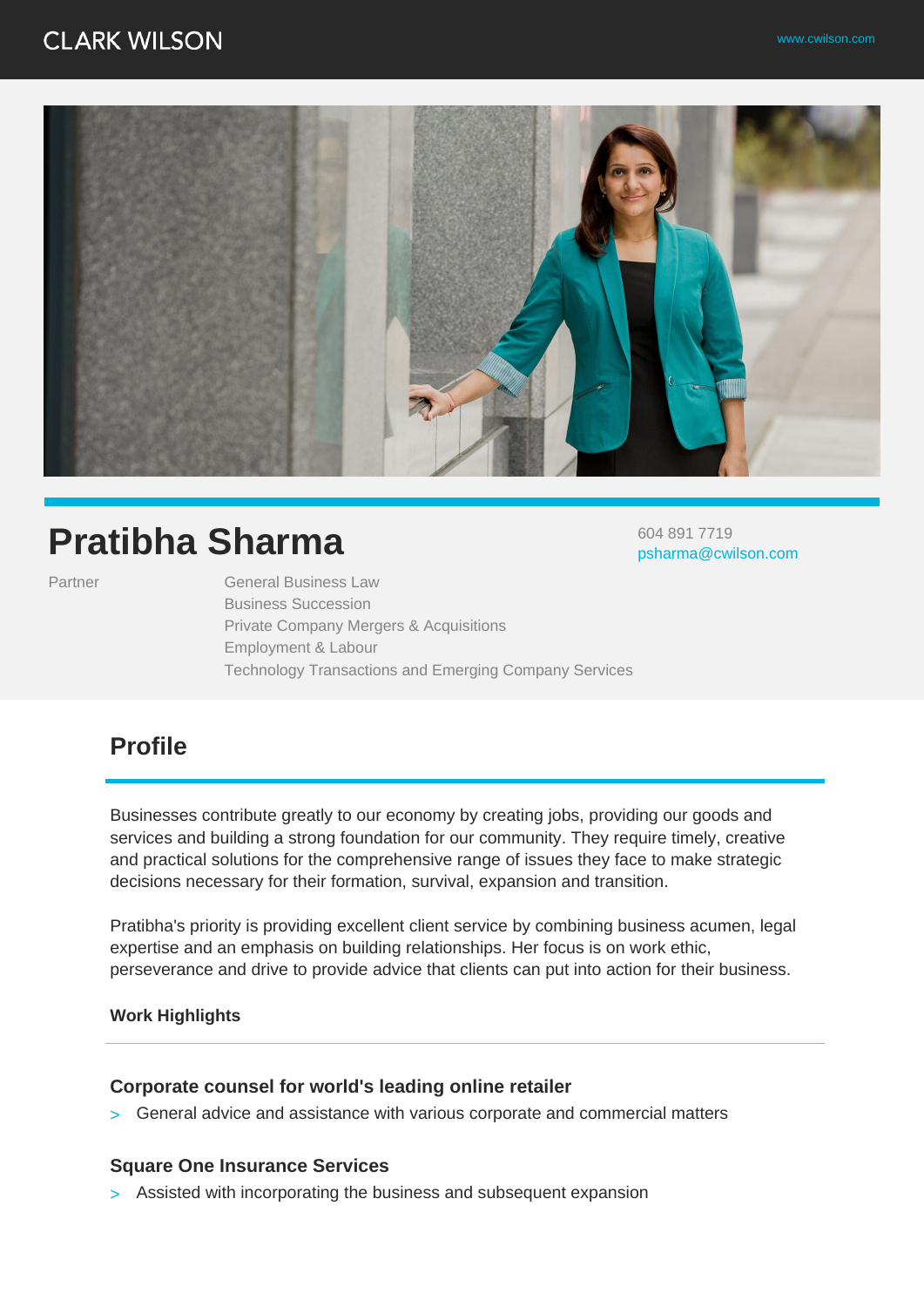- > Developing various contracts including subscription agreements, shareholder agreements and other agreements to support capital raise efforts
- > Reviewing various business agreements, highlighting potential issues and recommending solutions
- > Advice on day-to-day legal matters involving contracts, real estate, human resources and other corporate and commercial matters

### **De Beers Diamond Jewellers (Canada) Ltd.**

- > Assisted with incorporating the business and subsequent expansion
- > Drafting, reviewing and advising on various business agreements
- > Advice on day-to-day legal matters involving contracts, real estate, human resources and other corporate and commercial matters

### Additional work highlights below

Pratibha's client base and experience spans a wide range of industries, including technology, film production, health, retail, insurance, real estate, luxury goods, financial services, professional services, pharmaceutical, food processing, manufacturing and trucking and transportation to name a few.

### **Services**

- > Mergers and acquisitions
- > Shareholder agreements
- > Purchase and disposition transactions
- > Corporate structuring, Reorganizations, Restructuring and Amalgamations
- > Share and asset purchases and sales
- > Confidentiality and non-disclosure, non-competition/solicitation agreements
- > Letters of intent
- > Corporate governance advice
- > Incorporations, formation and financing of business ventures
- > Labour and employment issues arising from the purchase and sale of businesses
- > Subscription agreements
- > Terminations/offers of employment during the course of a business acquisition/disposition
- > Facilitating and documenting tax-driven transactions
- > Post-employment duties of confidentiality, non-competition, non-solicitation and fiduciary obligations
- > Cross-border transactions
- > Consulting (independent contractor) agreements and employment agreements (for executives or management level employees and non-executive/non-management employees)
- > Non-disclosure agreements
- > Employment-based immigration options and assisting non-Canadians entering the Canadian market

Pratibha provides advice to entrepreneurs, family-owned and operated businesses, medium-sized companies as well as larger national and international companies. Her practice is focused on three general areas: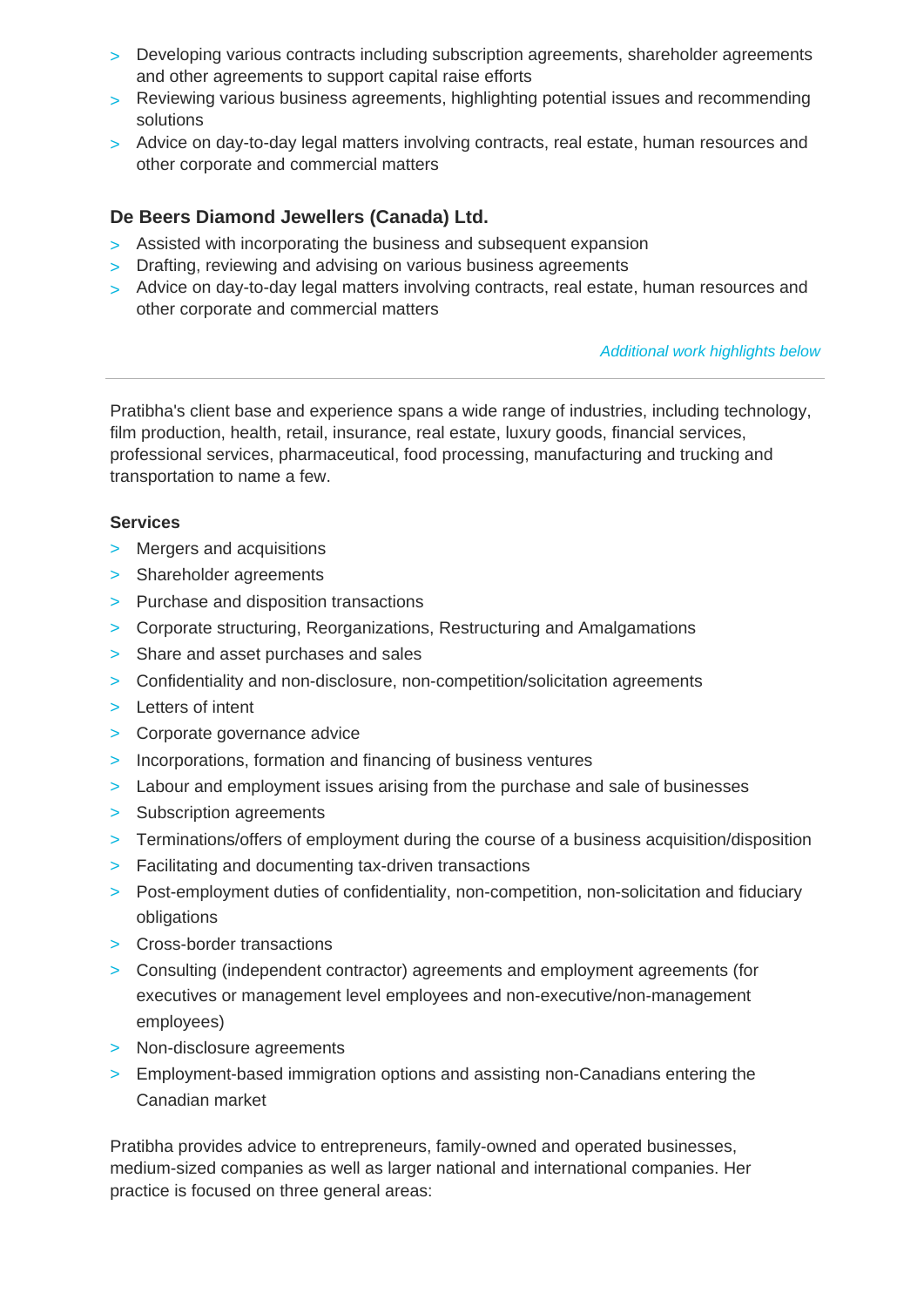- > Start-up phase
- > Growth and expansion phase
- > Exit, succession and transition phase

Pratibha understands commercial considerations and addresses issues with a view to contribute to our clients' overall business. Pratibha actively volunteers with business- and entrepreneur-based organizations. She has acted as a mentor for various entrepreneurs who need guidance on pitching ideas, navigating the market and learning how business and law converge.

Pratibha understands that when people are selling their business, they are transitioning a lifetime of work and want to ensure it is done in the right way and to the right people. She also understands that when people are buying a business, they are purchasing a tangible ambition and want to ensure that there is strength and longevity. She marries these needs in ways that benefit both parties, such that sellers have their legacy carried on and buyers have a strong business to take over with the people needed for success.

# **Credentials**

### **Industry Involvement**

- > Professional Legal Training Course, Law Society of British Columbia (Guest Instructor for the Buying and Selling a Business Module)
- > Canadian Bar Association

### **Community Commitments**

- > TiE Vancouver (a not-for-profit BC organization committed to fostering entrepreneurship)
- > TIE Young Entrepreneur Programs, Mentor to the winning teams in the last two consecutive years in this innovative program developed to empower youth to become the next generation of business and community leaders

### **Education & Call to Bar**

- > Call to the Bar of British Columbia, 2008
- > Bachelor of Laws, University of British Columbia, 2007
- > Bachelor of Arts (Criminology and Business Administration), Simon Fraser University

### **Additional Work Highlights**

### **Vancouver Coastal Health**

> Advised and assisted on various contractual matters

### **Sale transactions - acted for and advised:**

- > owners of a wholesale food business in the sale of their business
- > owners of software company to a US strategic buyer
- > owners of various insurance agencies and services companies in the sale of their interest and business
- > as part of the transaction team for a leading international supplier of shelter systems for